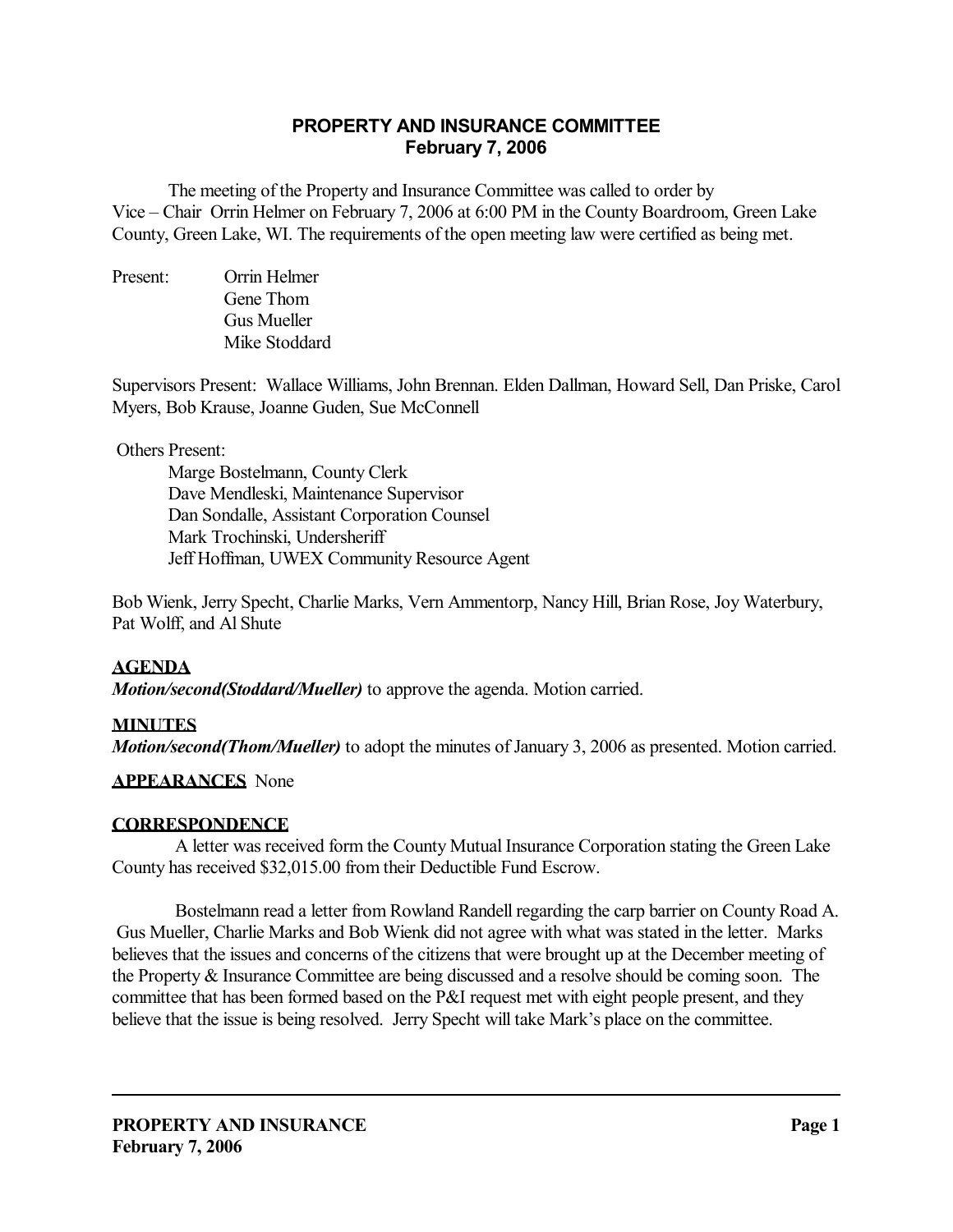## **LONG RANGE PLAN**

**Jeff Hoffman's report on Long Range Plan:** Hoffman presented his report. He stated that the information included is what he was told and is not his opinion. Discussion was held. Stoddard asked if anyone said that it was a mistake to purchase the Sales property. Hoffman stated that no one mentioned the purchase of the land. Helmer wondered if a realtor should be contacted to determine the value of the Courthouse property and if or how it could be developed to help or hurt the city. Priske said that a survey could be taken as to how the Courthouse location impacts the downtown. He also said that the Mayor could address the issue. Myers stated that a survey like that would be "gut feelings" and not based on fact. Priske stated that there are developers in the area that could be talked to about the downtown building. Thom would like to see a developer look at the property to see how the property could be developed. Helmer stated that the Dodge County Sheriff spoke to the board several years ago, so did the Chief Judge in the district. Hoffman said that whoever is chosen to address the board must to be someone that everyone thinks is objective and neutral. Myers asked how much land was at the Fabriko Building. It is about 9 acres. Myers stated that she did not think the Fabriko building is worth anything and that any money paid for the property would be for the land. Helmer stated that the Courthouse property is .8 acres. Helmer stated that visiting Judges are concerned with safety when they come to the Green Lake Courthouse. Helmer also stated that someone with a financial background could evaluate the sales tax funds and income and discuss if the sales tax can support a building project. Brennan questioned if the infrastructure at Fabriko versus the cost to install infrastructure at the Sales property has been evaluated. The capacity of the Jail and inmates was discussed. Priske recommended that a developer be asked to evaluate the value and potential use of the downtown building. Someone will also be asked to address the sales tax income and what has been received to determine if the sales tax can support a project.

*Motion/second(Thom/Mueller)* that a commercial/residential developer be asked to address the board regarding potential development of the downtown facility. Motion carried.

## **AGREEMENT BETWEEN THE LOCAL COMMITTEE AND WASTE MANAGEMENT, INC.**

 Sondalle stated that yesterday he received a copy of the draft agreement between the Local Committee and Waste Management, Inc. The cover letter stated that their next meeting is scheduled for February 23 and he would like comments regarding the draft. Sondalle stated that the County's Insurance Company stated that if there is not a monetary value to the county it is probably not worth the risk of the landfill. Helmer suggested that this be put on the County Board agenda on February 21 $^{\rm st}$ .

# **SALE OF LAW ENFORCEMENT RADIOS**

 Law Enforcement upgraded some radios and would like to sell them. There are also three old portable radios that Markesan P.D. would like to purchase. The sale of the radios has not been approved by the Governing Committee.

*Motion/second(Mueller/Stoddard)* to recommend to the Judicial Law Enforcement Committee that Law Enforcement management be given approval to sell the radios. Motion carried.

# **GASOLINE BID**

Trochinski requested permission to send out letters to Quick Trip and Condons requesting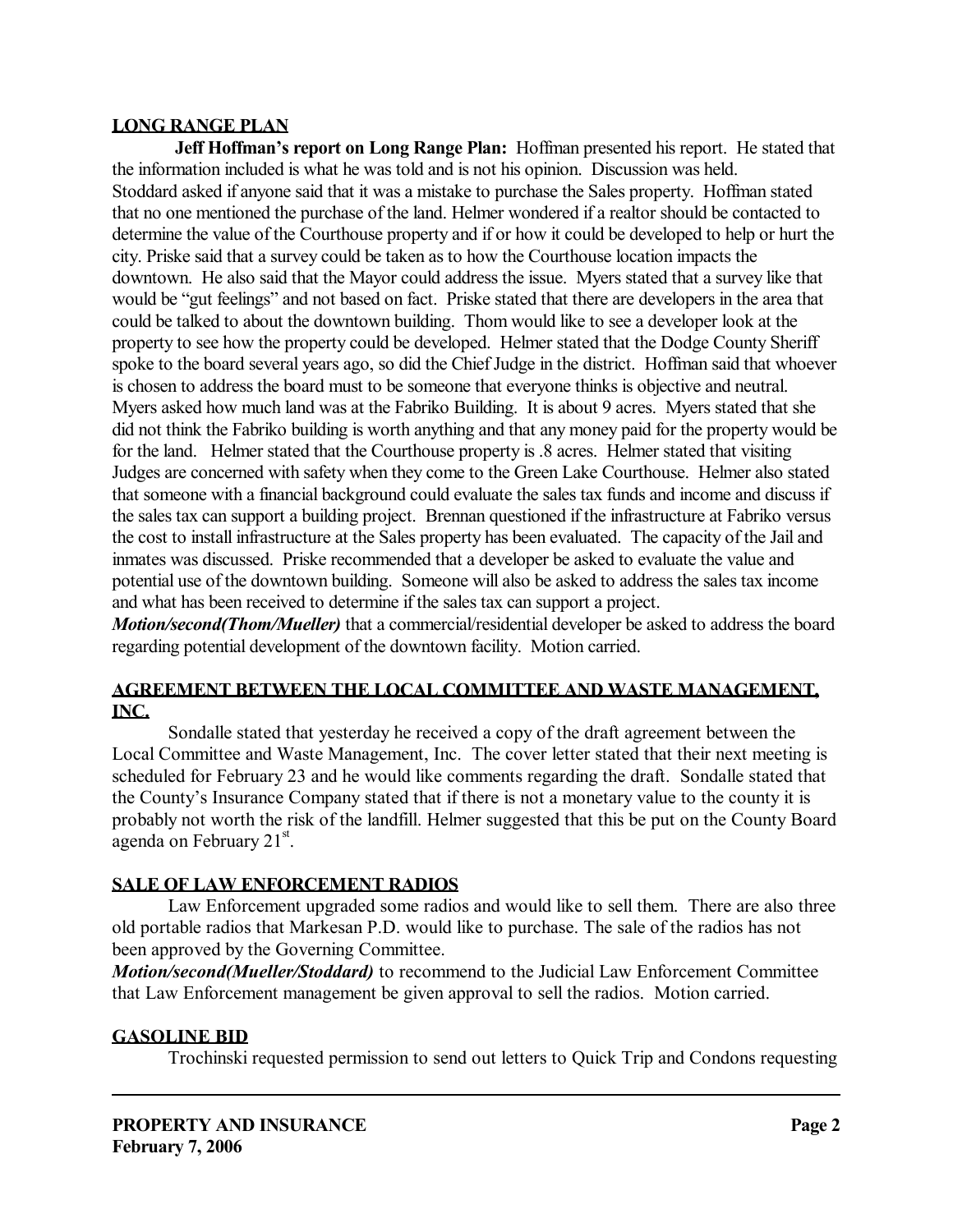a bid on gas for the vehicles. The governing committee has not approved the bidding process yet. *Motion/second(Thom/Mueller)* to recommend approval to the Judicial Law Enforcement Committee to approve send out the bid request letters. Motion carried.

### **PHONE SYSTEM UPDATE**

 Bostelmann explained that Highway's phone system has already been installed. She also stated that a Convergent Solution representative has met with County employees to explain the system and discuss programming of individual phones. The Sheriff's office will continue to have copper lines with the CenturyTel because of the lines are taped. Bostelmann will be working with Law Enforcement personnel and Convergent Solutions to find a way to tape the phones without the direct copper lines to the phone company, which will reduce costs. Implementation of the system is expected in March. The Courthouse/safety building will be "cut over" first and then the Health and Human Service building one week later.

**Sale of old phones:** The committee discussed how to sell the phones that are currently used. Bostelmann will evaluate the types of phones; regular, remote and head sets and give the committee an idea of the value of the phones at the next meeting.

## **SPEEDTALK ON CELL PHONES FOR LAW ENFORCEMENT**

 Bostelmann explained that she has been working with Mark Trochinski, Mark Putzke and the U.S. Cellular representative to reduce the cost of cell phones and eliminate pagers. By using the "push to talk" technology, pagers can be eliminated and adjusting the phone plan to include free "mobile to mobile" will result in an overall cost savings of about \$2000/year. The cost of the new phones would be about \$400.

*Motion/second(Thom/Mueller)* to approve changing the cell phone plan and utilizing the speed talk feature and eliminating the pagers for Law Enforcement. Motion carried.

# **CARRYOVER FUNDS**

 The carryover fund requests were presented. The Maintenance department is requesting \$160,632 to be carried over for projects and the purchasing department is requesting \$7,609 for a copier in 2006.

*Motion/second(Stoddard/Mueller)* to recommend to Finance to approve the carryover requests from Maintenance and purchasing as presented. Motion carried.

## **MEMORIAL FOR BERNIE KASIERSKI**

 Bostelmann explained to the Committee that a collection is being taken up from County employees for a memorial for Bernie Kasierski. They would like to purchase a memorial bench for Sunset Park.

*Motion/second(Stoddard/Mueller)* to approve the placement of a memorial bench at Sunset Park for Bernie Kasierski. Motion carried.

#### **PURCHASE REQUESTS Highway**

| <b>ELIGHT THE</b>            |                      |              |
|------------------------------|----------------------|--------------|
| Motorola 4 channel VFH radio | Milwaukee 2-Way, Inc | Not complete |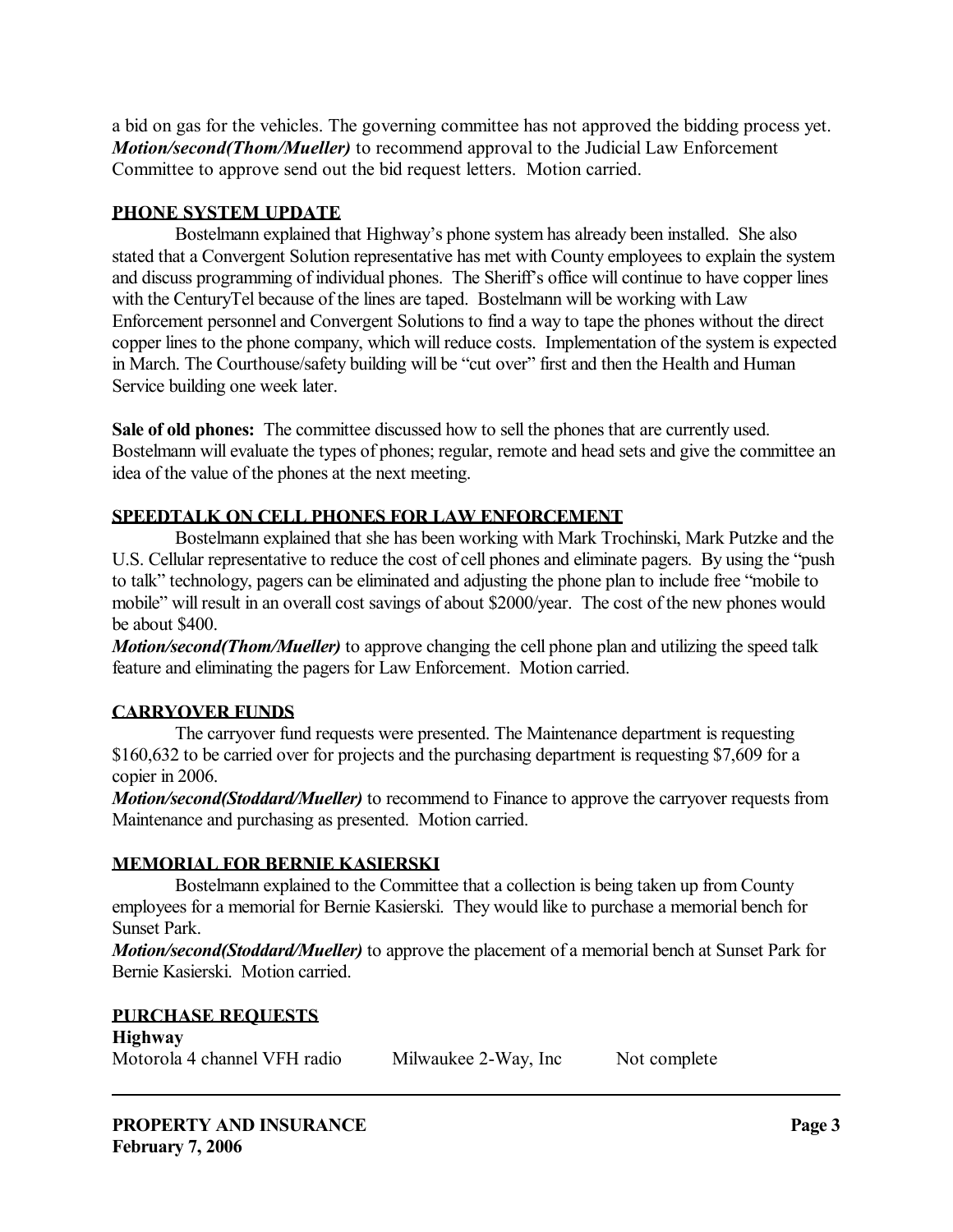| <b>Rassbach Communications</b>   | \$5,385.12                                                                                             |
|----------------------------------|--------------------------------------------------------------------------------------------------------|
| Matteson                         | $$4,948.20$ – recommended                                                                              |
|                                  |                                                                                                        |
|                                  | \$1511.00                                                                                              |
|                                  | $$1452.11$ - recommended                                                                               |
|                                  |                                                                                                        |
|                                  | $$3396.92$ – recommended                                                                               |
|                                  | \$3437.00                                                                                              |
|                                  |                                                                                                        |
| MicronPC<br>Computer workstation | \$1249.00                                                                                              |
| Dell                             | $$989.51-recommended$                                                                                  |
|                                  | <b>Technology Resourse Advisors</b><br>Office Max<br>Office Max<br><b>Technology Resourse Advisors</b> |

*Motion/second(Thom/Mueller)* to approve the purchases as recommended by the governing committees. Motion carried.

## **AIR QUALITY IN SHERIFF'S OFFICE**

 Mike Handel sent correspondence requesting another air quality study in the dispatch area. The previous study showed the air quality was fine.

*Motion/second(Thom/Mueller)* to contact the company that did the original air quality test and see if the dispatch room can be tested again at a reasonable cost and the cost be approved by the County Board Chair. Motion carried.

## **USE OF COUNTY PROPERTY**

 The Green Lake Area Chamber of Commerce is requesting permission to use the Fair Grounds on 2/11/2006 to land the helicopter if the bay is not frozen. The are also requesting permission to use the Fair grounds on July  $4<sup>th</sup>$  for the Fourth of July parade and they would like to use the Courthouse lawn and sidewalks on July 15<sup>th</sup> for the Chalk Festival. Also the Courthouse lawn for Summer Solstice Saturday June  $17<sup>th</sup>$  and the Courthouse lawn and highway grounds with the bathrooms open and sheds if needed for Golden Days Harvest Festival on September 23 and 24.

*Motion/second(Thom/Mueller)* to approve the requests by the Chamber of Commerce. Motion carried.

# **RESOLUTIONS/ORDINANCES**

**Emergency Fire Wardens 2006** 

The annual resolution for fire wardens was presented.

# **Relating to Legal Endorsement Coverage Procedures.**

 Sondalle has approved the resolution relating to the Legal Endorsement Coverage Procedure.

*Motion/second(Thom/Stoddard)* to approve both resolutions and send them to the February County Board Motion carried.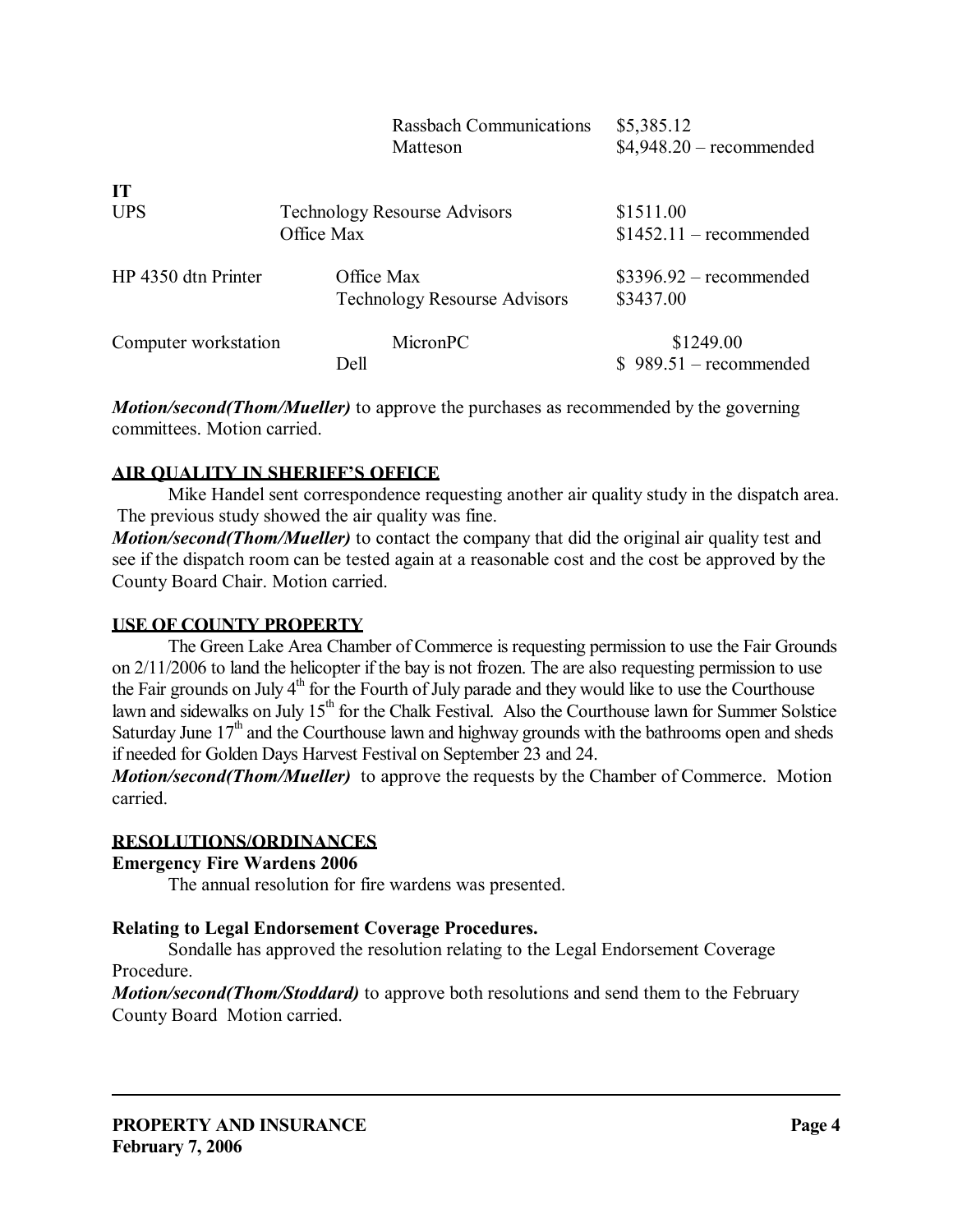## **VOUCHERS**

| Vouchers were presented for: |             |
|------------------------------|-------------|
| Purchasing                   | \$37,686.57 |

| $2005 - \text{Maintenance}$ | \$370.09    |
|-----------------------------|-------------|
| $2006 - Maintenance$        | \$20,920.77 |

*Motion/second(Thom/Mueller)* to approve the Maintenance and Purchasing vouchers as presented but hold the payment for the fire alarm until the system is working. Motion carried.

## **MAINTENANCE REPORT**

 Helmer read a letter from Judge McMonigal giving favorable feedback of the Maintenance Department since he voiced his criticism a few months ago.

 Mendleski explained to the committee that the cost to upgrade the heating controls would be about \$10,000. Discussion was held on how many controls are needed. Only a few offices have cold spots. Mendleski will monitor temperatures in those offices. The new traps have been installed.

 Mendleski presented a Maintenance Schedule, which includes changing the work schedule to two shifts. Bostelmann and Mendleski also talked with Selsing regarding the implementation of this schedule and discussion with the union.

*Motion/second(Mueller/Stoddard)* to approve the schedule and send the proposal to the Personnel Committee for negotiations. Motion carried.

### **CLERKS REPORT**

The report was related to agenda items.

## **DISCUSSION ON ORDINANCE ON SIZE COUNTY BOARD**

 Helmer announced that the Administrative Committee made a motion to send an ordinance to County Board reducing the size of the board from 21 to 19.

## **COMMITTEE DISCUSSION**

**Next meeting date:** March 7, 2006 at 6:00 PM. **Agenda items:** Gasoline Bids, Update of phone system, air quality in dispatch room,

## **CLOSED SESSION**

Move into closed session per ss. 19.85 (1)(b)(g)(c) conferring with legal counsel to discuss pending litigation/evaluation/employee discipline.

*Motion/second(Thom/Stoddard)* to go into closed session per ss 19.85(1)(b)(c)(g) conferring with legal counsel to discuss employee discipline. Roll call vote, motion carried, 4 ayes and 0 nays,

## **OPEN SESSION**

*Motion/second(Stoddard/Mueller)* to resume open session. Roll call vote, motion carried, 4 ayes and 0 nays,